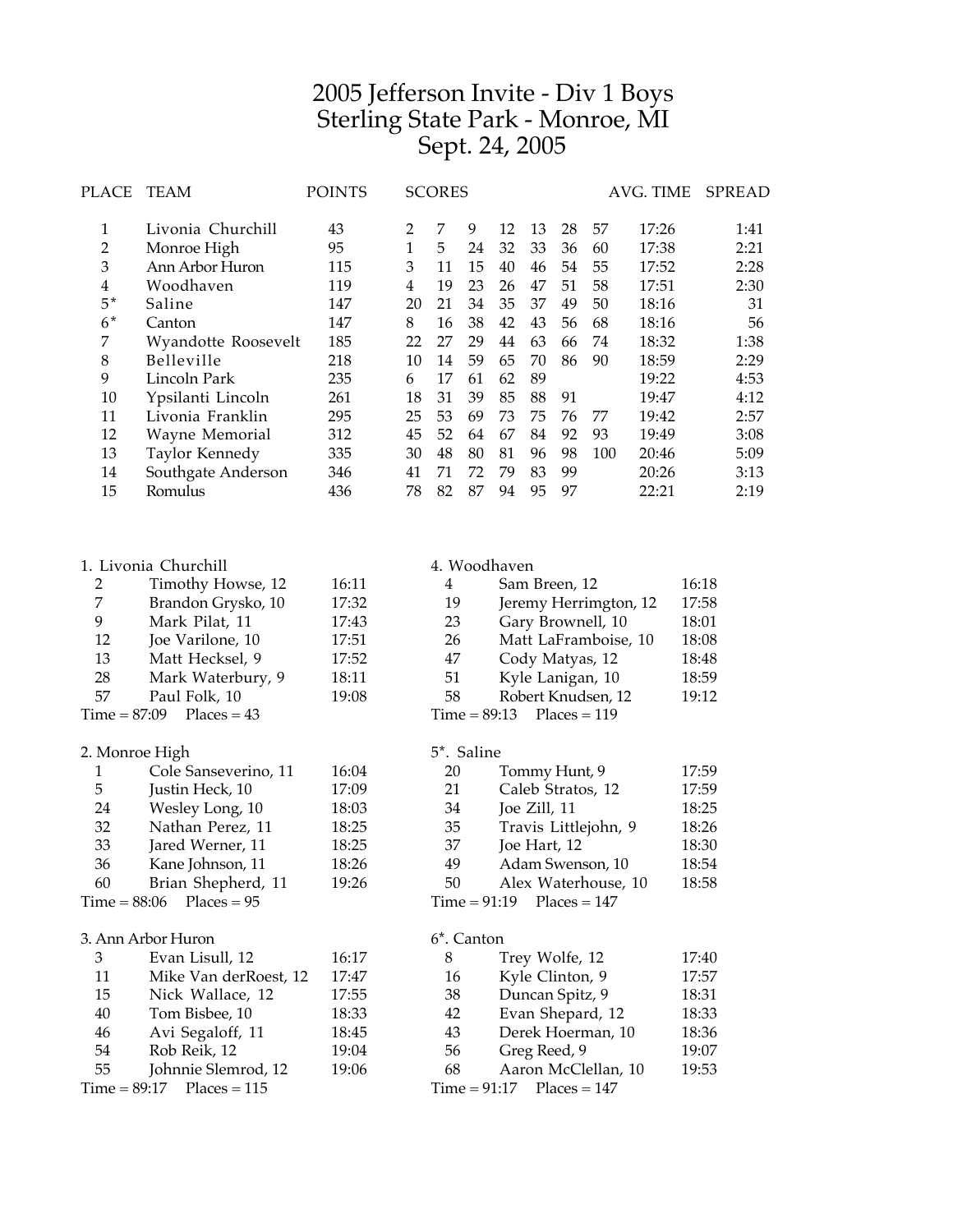|                 | 7. Wyandotte Roosevelt        |       |                 | 13. Taylor Kennedy           |
|-----------------|-------------------------------|-------|-----------------|------------------------------|
| 22              | Jerry Boggess, 11             | 18:00 | 30              | Dale Tindell, 10             |
| 27              | Matt Burton, 11               | 18:09 | 48              | Kyle Tindell, 11             |
| 29              | Jimmy Maloney, 9              | 18:15 | 80              | Geoff Keyes, 11              |
| 44              | Jaimie Boggess, 12            | 18:37 | 81              | Alex Chhen, 12               |
| 63              | Seth Kelsey, 10               | 19:38 | 96              | Joey Revelle, 10             |
| 66              | Sean Baker, 9                 | 19:48 | 98              | Matt Galambus, 11            |
| 74              |                               | 20:54 | 100             |                              |
|                 | Billy Coss, 9                 |       |                 | Anthony Burns, 10            |
|                 | $Time = 92:39$ Places = 185   |       |                 | $Time = 103:47$ Places = 335 |
| 8. Belleville   |                               |       |                 | 14. Southgate Anderson       |
| 10              | Steve Pace, 12                | 17:45 | 41              | Nick Horiatis, 9             |
| 14              | Steve Sherman, 11             | 17:54 | 71              | Justin Brennan, 9            |
|                 |                               |       | 72              |                              |
| 59              | Rich Priebe, 10               | 19:14 |                 | Ryan Crum, 11                |
| 65              | Emmanual Callahan, 12         | 19:44 | 79              | Dennnis Corum, 12            |
| 70              | Angelo Wooten, 12             | 20:14 | 83              | Ryan Anger, 11               |
| 86              | Stuart Hamlin, 12             | 21:54 | 99              | Don Bell, 9                  |
| 90              | Ian Hotton, 9                 | 22:33 | $Time = 102:08$ | $Places = 346$               |
|                 | $Time = 94:51$ Places = 218   |       |                 |                              |
|                 |                               |       | 15. Romulus     |                              |
| 9. Lincoln Park |                               |       | 78              | Tonio Garrisson, 11          |
| 6               | Chuck Tully, 12               | 17:25 | 82              | Shon Aggison, 11             |
| 17              | John Underwood, 12            | 17:58 | 87              | James Wells, 9               |
| 61              | Adam Peters, 12               | 19:32 | 94              | Donnell Jones, 9             |
| 62              | Kevin Vanacker, 10            | 19:36 | 95              | Ron Kersey, 9                |
| 89              | Shaun Lindsey, 12             | 22:18 | 97              | Lamothe Young, 9             |
| $Time = 96:49$  | $Places = 235$                |       |                 | $Time = 111:43$ Places = 436 |
|                 |                               |       |                 |                              |
|                 | 10. Ypsilanti Lincoln         |       |                 |                              |
| 18              | Adrian correa, 12             | 17:58 |                 |                              |
| 31              | Neel Patel, 11                | 18:21 |                 |                              |
| 39              | Keith Brohl, 12               | 18:31 |                 |                              |
| 85              | Mitchell Stevens, 12          | 21:53 |                 |                              |
| 88              | Brian Wilcox, 9               | 22:10 |                 |                              |
| 91              | Ben Sasser, 12                | 22:45 |                 |                              |
|                 | Time = $98:53$ Places = $261$ |       |                 |                              |
|                 |                               |       |                 |                              |
|                 | 11. Livonia Franklin          |       |                 |                              |
| 25              | Mike Krcatovich, 10           | 18:04 |                 |                              |
| 53              | Doug Cole, 10                 | 19:03 |                 |                              |
| 69              | Josh Walker, 11               | 19:54 |                 |                              |
| 73              | Andrew Kent, 12               | 20:25 |                 |                              |
| 75              |                               | 21:01 |                 |                              |
|                 | Allen Sponenburgh, 10         |       |                 |                              |
| 76              | Evan Sirena, 10               | 21:02 |                 |                              |
| 77              | <b>Stuart Gregory, 10</b>     | 21:08 |                 |                              |
| $Time = 98:27$  | $Places = 295$                |       |                 |                              |
|                 | 12. Wayne Memorial            |       |                 |                              |
|                 |                               |       |                 |                              |
| 45              | James Holbrook, 11            | 18:43 |                 |                              |
| 52              | Jordan Janowitz, 12           | 18:59 |                 |                              |
| 64              | Christian Smith, 12           | 19:40 |                 |                              |
| 67              | Abraham Mendez, 10            | 19:51 |                 |                              |
| 84              | John Robertson, 11            | 21:51 |                 |                              |
| 92              | Jacob Schofield, 10           | 22:51 |                 |                              |
| 93              | Jake Hooper, 9                | 23:16 |                 |                              |
| $Time = 99:04$  | $Places = 312$                |       |                 |                              |

18:20 18:49 81:33 21:36 23:29  $24:04$  $26:00$ 

18:33  $20:14$ 20:23  $21:12$ 21:46 24:07

21:09 21:41  $22:02$ 23:23 23:28  $24:00$